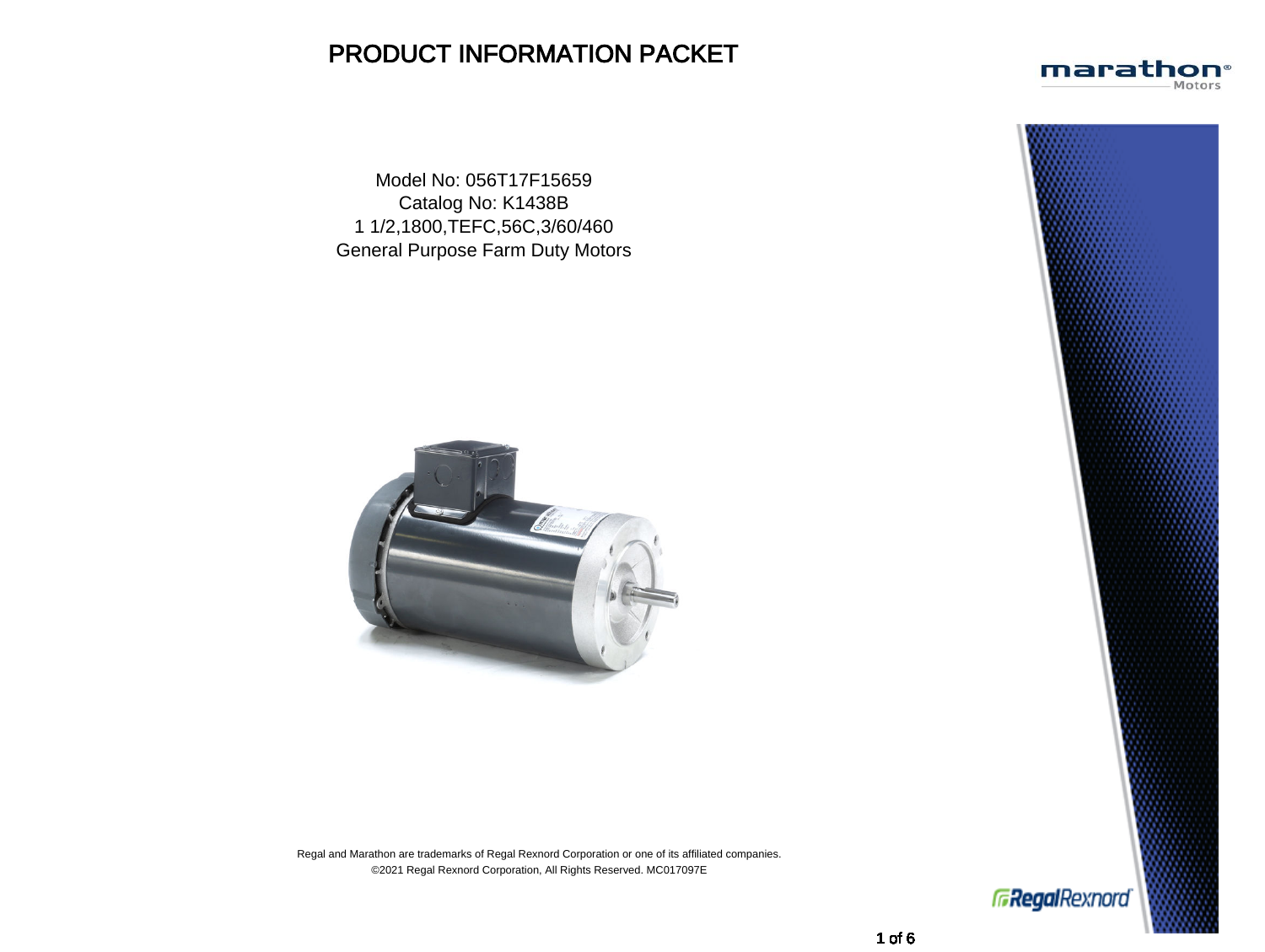## Nameplate Specifications

| Output HP                 | 1.50 Hp                                                 | Output KW                  | 1.1 kW                             |
|---------------------------|---------------------------------------------------------|----------------------------|------------------------------------|
| Frequency                 | 60 Hz                                                   | Voltage                    | 460 V                              |
| Current                   | 2.3A                                                    | Speed                      | 1725 rpm                           |
| Service Factor            |                                                         | Phase                      | $\mathbf{3}$                       |
| Efficiency                | 86.5%                                                   | Power Factor               | 71                                 |
| Duty                      | Continuous                                              | <b>Insulation Class</b>    | B                                  |
| Design Code               | A                                                       | <b>KVA Code</b>            | P                                  |
|                           |                                                         |                            |                                    |
| Frame                     | <b>56C</b>                                              | Enclosure                  | <b>Totally Enclosed Fan Cooled</b> |
| <b>Thermal Protection</b> | Automatic                                               | <b>Ambient Temperature</b> | 40 °C                              |
| Drive End Bearing Size    | 6205                                                    | Opp Drive End Bearing Size | 6203                               |
| UL                        | Q-LI, ME-INS, AUTO PRT LOCK AND RUN<br>UL REC ST UL REC | <b>CSA</b>                 | Y                                  |
| <b>CE</b>                 | Y                                                       | IP Code                    | 43                                 |
| Number of Speeds          |                                                         |                            |                                    |

## Technical Specifications

| <b>Electrical Type</b>    | <b>Squirrel Cage Induction Run</b> | <b>Starting Method</b> | <b>Across The Line</b> |
|---------------------------|------------------------------------|------------------------|------------------------|
| Poles                     | 4                                  | Rotation               | Reversible             |
| Resistance Main           | 7.9 Ohms                           | Mounting               | Round                  |
| <b>Motor Orientation</b>  | <b>Shaft Down</b>                  | Drive End Bearing      | Ball                   |
| Opp Drive End Bearing     | <b>Ball</b>                        | <b>Frame Material</b>  | <b>Rolled Steel</b>    |
| Shaft Type                |                                    | Overall Length         | 14.65 in               |
| Frame Length              | 8.65 in                            | <b>Shaft Diameter</b>  | 0.625 in               |
| <b>Shaft Extension</b>    | $1.88$ in                          | Assembly/Box Mounting  | F <sub>3</sub>         |
| <b>Connection Drawing</b> | CDTS106                            | <b>Outline Drawing</b> | OL56100047-001         |
|                           |                                    |                        |                        |

This is an uncontrolled document once printed or downloaded and is subject to change without notice. Date Created:10/11/2021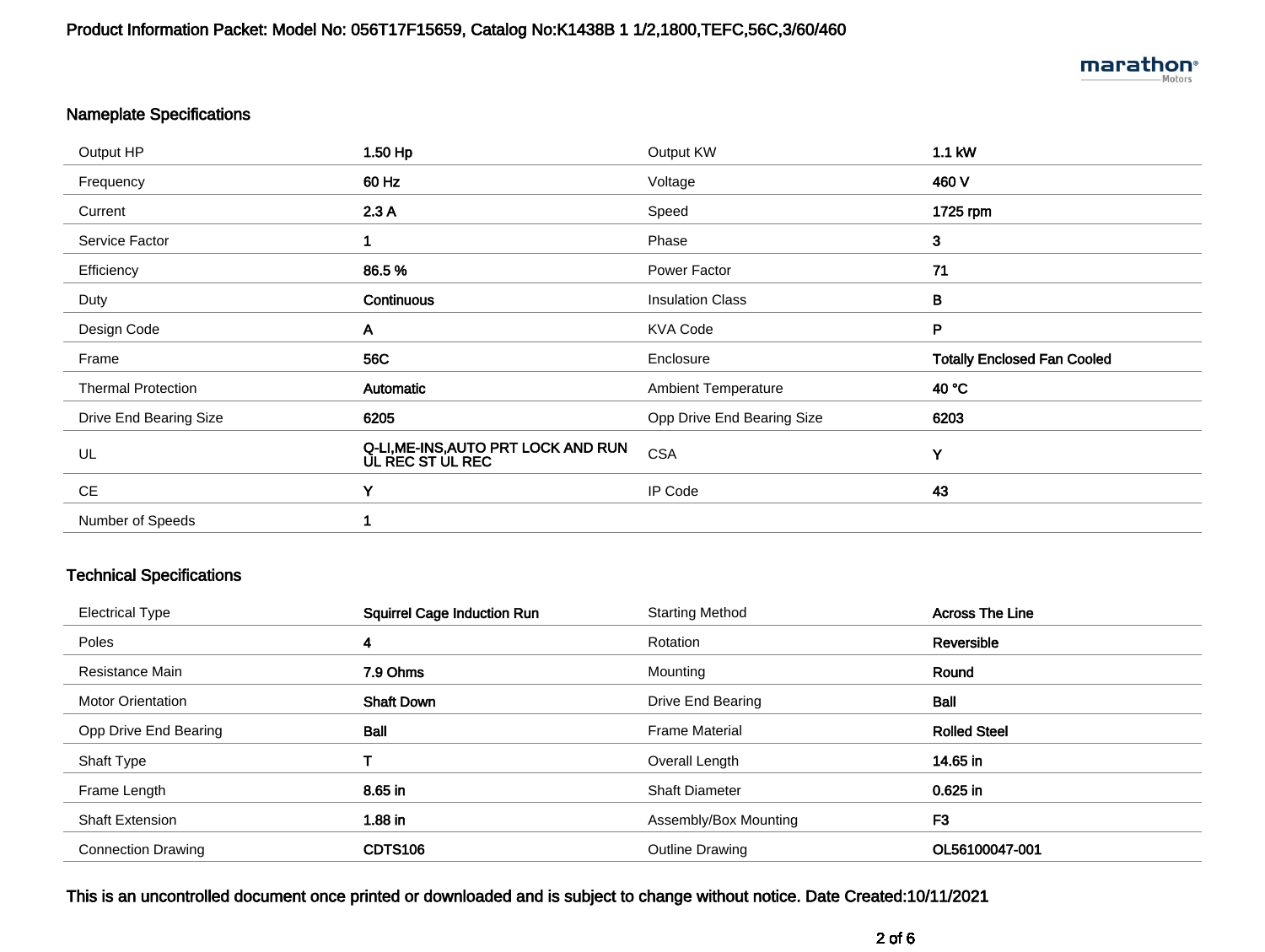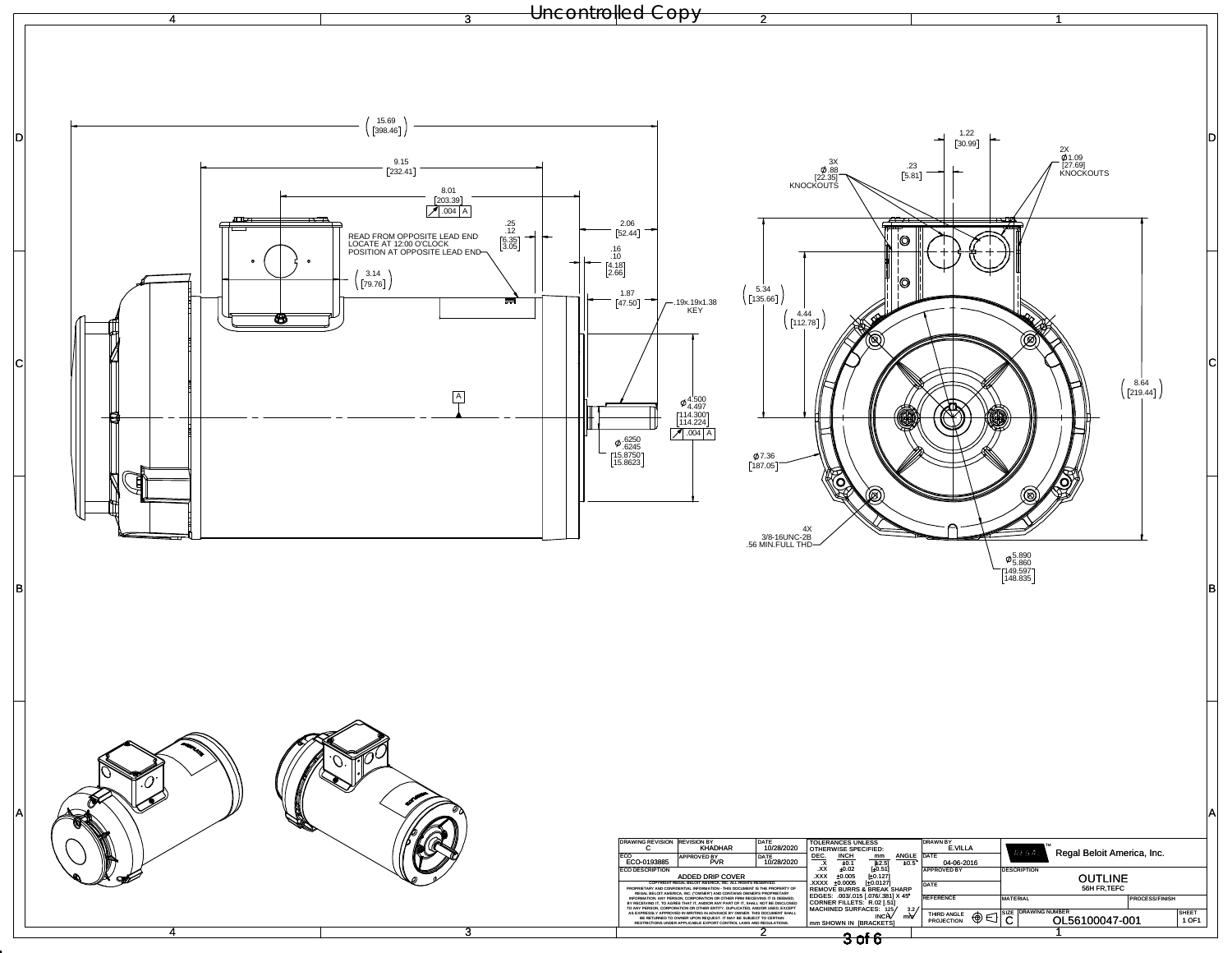

4 of 6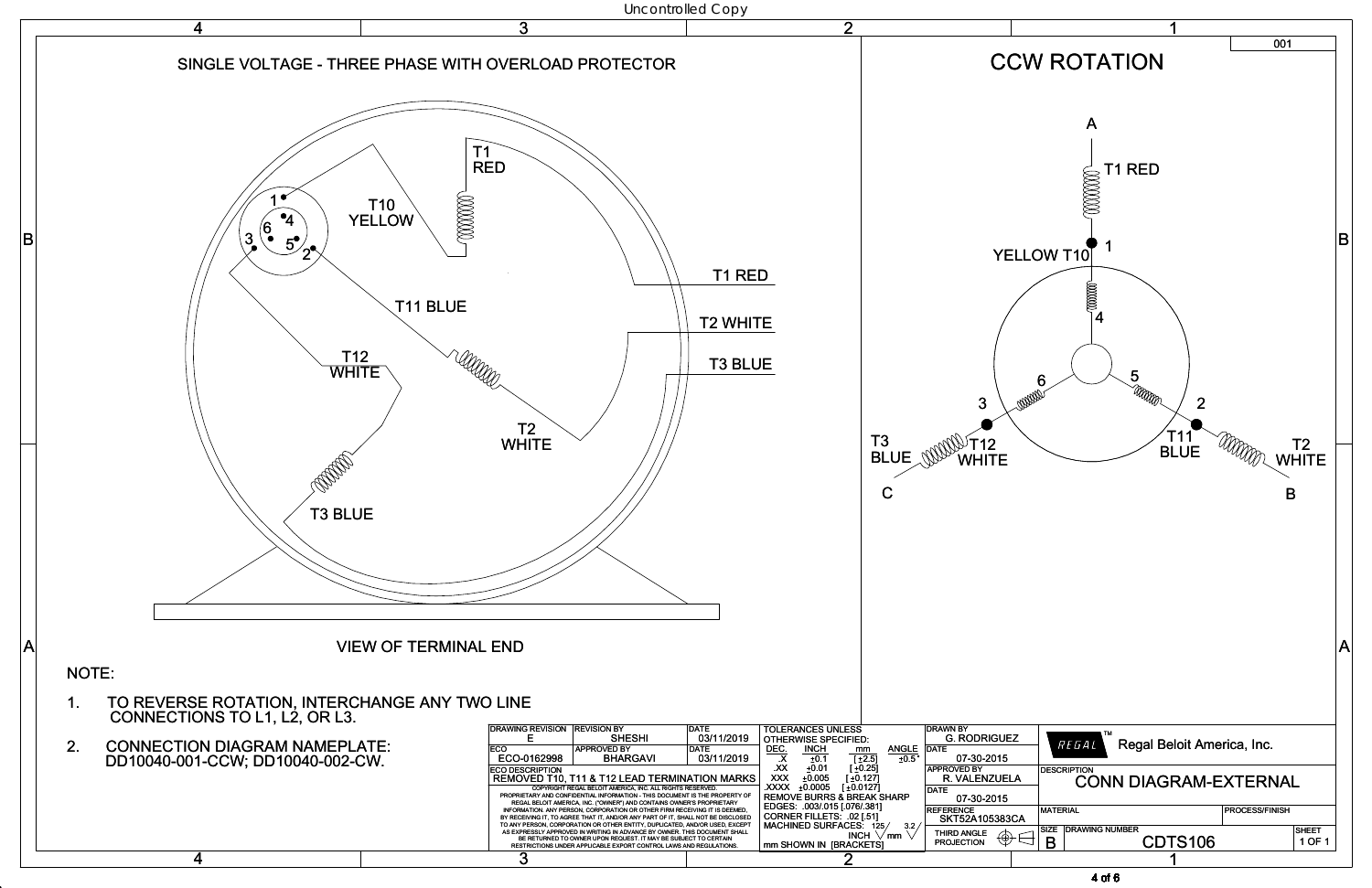#### **CERTIFICATION DATA SHEET**

| Model#:               | 56T17F15659 A       | <b>WINDING#:</b> | ZT4256 FR 5   |
|-----------------------|---------------------|------------------|---------------|
| <b>CONN. DIAGRAM:</b> | CDTS <sub>106</sub> | <b>ASSEMBLY:</b> | F1/F2 CAPABLE |
| <b>OUTLINE:</b>       | OL56100047-001      |                  |               |

#### **TYPICAL MOTOR PERFORMANCE DATA**

| <b>HP</b>                          |       | KW        | <b>SYNC, RPM</b>   |                | F.L. RPM                  | <b>FRAME</b>          |                | <b>ENCLOSURE</b> | <b>KVA CODE</b>   |                           | <b>DESIGN</b>       |
|------------------------------------|-------|-----------|--------------------|----------------|---------------------------|-----------------------|----------------|------------------|-------------------|---------------------------|---------------------|
| 1/2&1 1/2                          |       | 1.12&1.12 | 1800               |                | 1725&1425                 | 56C                   |                | <b>TEFC</b>      | P                 |                           | А                   |
| <b>PH</b>                          | Hz    |           | <b>VOLTS</b>       | <b>FL AMPS</b> | <b>START TYPE</b>         | <b>DUTY</b>           | <b>INSL</b>    |                  | S.F               | <b>AMB</b> <sup>°</sup> C | <b>ELEVATION</b>    |
| 3                                  | 60/50 |           | 460#380            | 2.3&2.7        | <b>ACROSS THE</b><br>LINE | <b>CONTINUOU</b><br>S | B <sub>3</sub> |                  | 1.0/1.0           | 40                        | 3300                |
|                                    |       |           |                    |                |                           |                       |                |                  |                   |                           |                     |
| <b>FULL LOAD EFF:</b><br>86.5&85.5 |       |           | 3/4 LOAD EFF: 85.5 |                | 1/2 LOAD EFF: 82.5        | <b>GTD. EFF</b>       |                |                  | <b>ELEC. TYPE</b> |                           | <b>NO LOAD AMPS</b> |
| <b>FULL LOAD PF: 71&amp;75</b>     |       |           | 3/4 LOAD PF: 62.5  |                | 1/2 LOAD PF: 49           | 84                    |                |                  | SQ CAGE IND RUN   |                           | 1.5                 |

| <b>TORQUE</b><br>∽.∟. | <b>LOCKED ROTOR AMPS</b> | <b>TORQUE</b><br>L.R.      | <b>B.D. TORQUE</b> | . RISE°C |
|-----------------------|--------------------------|----------------------------|--------------------|----------|
| 4.5 LB-FT             | $\sim$                   | $\epsilon$ i R-FT.<br>۰ 47 | 26 LB-FT 578       | 25<br>ິ  |

| <b>SOUND PRESSURE</b><br>@ 3 FT. | <b>SOUND POWER</b> | <b>ROTOR WK^2</b> | MAX. WK^2  | . TIME<br><b>SAFE STALL</b> | <b>STARTS</b><br>/HOUR | <b>APPROX. MOTOR</b><br><b>WGT</b> |
|----------------------------------|--------------------|-------------------|------------|-----------------------------|------------------------|------------------------------------|
| 62 dBA                           | 72 dBA             | 0.14 LB-FT^2      | 10 LB-FT^2 | 20 SEC.                     |                        | 50 LBS.                            |

**\*\*\* SUPPLEMENTAL INFORMATION \*\*\***

| <b>DE BRACKET  </b><br><b>TYPE</b> | <b>ODE BRACKET</b><br>TYPE | <b>MOUNT</b><br>TYPE | <b>ORIENTATION</b> | <b>SEVERE</b><br><b>DUTY</b> | <b>HAZARDOUS</b><br>LOCATION | <b>DRIP</b><br><b>COVER</b> | <b>SCREENS</b> | <b>PAINT</b>     |
|------------------------------------|----------------------------|----------------------|--------------------|------------------------------|------------------------------|-----------------------------|----------------|------------------|
| C-FACE                             | <b>STANDARD</b>            | <b>ROUND</b>         | SHAFT DOWN         | <b>FALSE</b>                 | <b>NONE</b>                  | TRUE                        | <b>NONE</b>    | GRAY<br>(POWDER) |

| <b>BEARINGS</b> |             | <b>GREASE</b> | <b>SHAFT TYPE</b> | <b>SPECIAL DE</b> | <b>SPECIAL ODE</b> | <b>SHAFT</b>    | <b>FRAME</b>    |
|-----------------|-------------|---------------|-------------------|-------------------|--------------------|-----------------|-----------------|
| DE              | <b>OPE</b>  |               |                   |                   |                    | <b>MATERIAL</b> | <b>MATERIAL</b> |
| <b>BALL</b>     | <b>BALL</b> | POLYREX EM    |                   | <b>NONE</b>       | <b>NONE</b>        | AISI 1215       | ROLLED STEEL    |
| 6205            | 6203        |               |                   |                   |                    | (MS1000)        |                 |

| <b>THERMO-PROTECTORS</b> |                   |                 | <b>THERMISTORS</b> | <b>CONTROL</b> | <b>SPACE /n HEATERS</b> |            |
|--------------------------|-------------------|-----------------|--------------------|----------------|-------------------------|------------|
| <b>THERMOSTATS</b>       | <b>PROTECTORS</b> | <b>WDG RTDs</b> | <b>BRG RTDs</b>    |                |                         |            |
| <b>NONE</b>              | <b>AUTOMATIC</b>  | <b>NONE</b>     | <b>NONE</b>        | <b>NONE</b>    | <b>FALSE</b>            | NONE VOLTS |

#### If Inverter equals NONE, contact factory for further information

| IINVERTER TOROUE: NONE         |               |                |  |  |  |  |
|--------------------------------|---------------|----------------|--|--|--|--|
| IINV. HP SPEED RANGE: NONE     |               |                |  |  |  |  |
| ENCONER: NONF                  |               |                |  |  |  |  |
| NONE NONE                      |               |                |  |  |  |  |
| NONE NONE PPR                  |               |                |  |  |  |  |
| <b>BRAKE:</b><br><b>NONE</b>   | <b>NONF</b>   |                |  |  |  |  |
| <b>NONE</b><br><b>P/N NONE</b> |               |                |  |  |  |  |
| <b>NONE</b><br><b>NONE</b>     |               |                |  |  |  |  |
| NONE FT-LB                     | <b>NONE V</b> | <b>NONE Hz</b> |  |  |  |  |

DATE: 06/28/2017 07:15:59 AM FORM 3531 REV.3 02/07/99

\* N O T E S \*

\*\* Subject to change without notice.